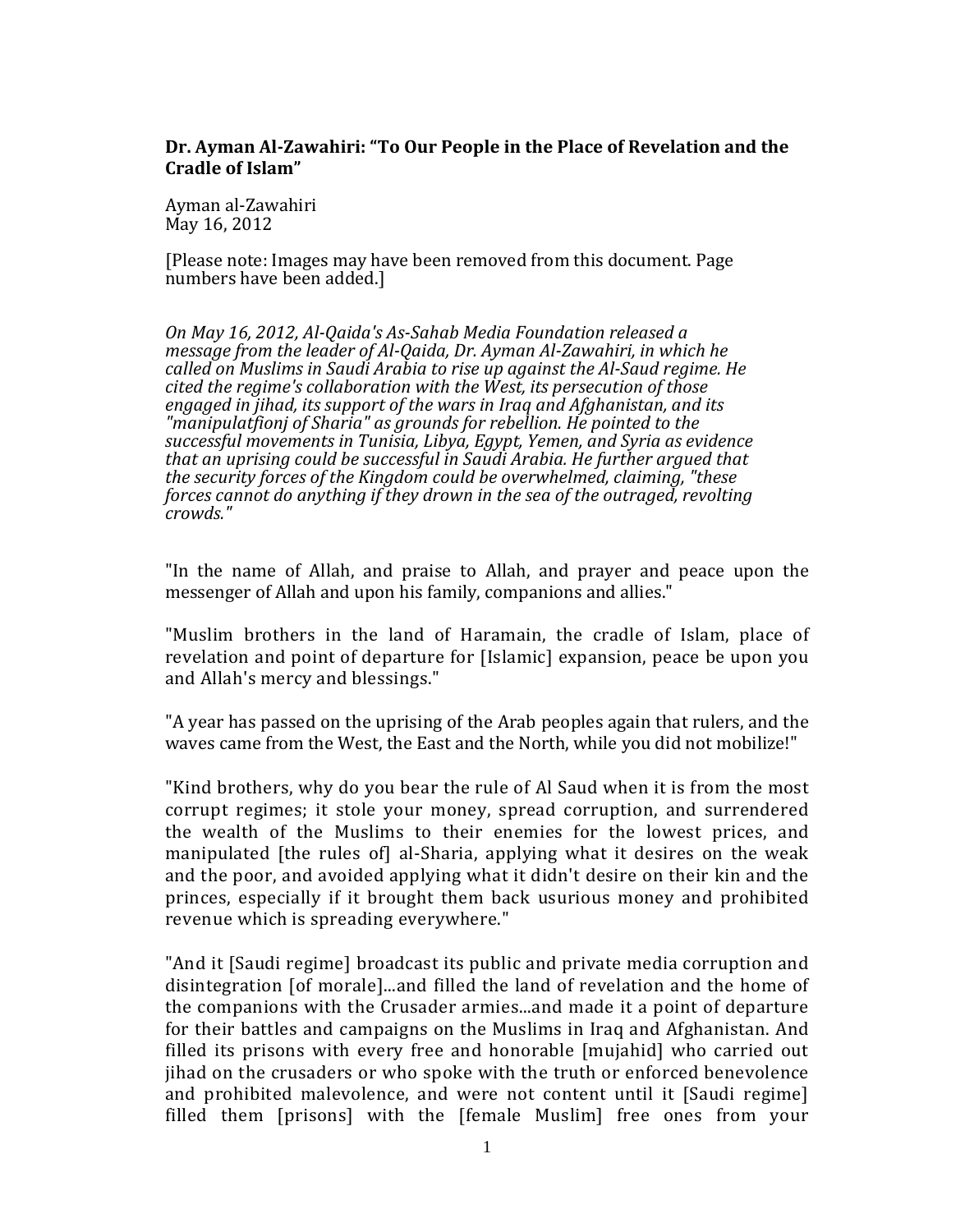daughters, sisters, wives and mothers. So where is your zeal? And where is your anger? And where is your protectiveness? As the prisons are full of people of scholarship, grace, jihad and reform, and it [Saudi regime] is not being governed by Sharia, nor is it abiding the law, or prohibited by tradition or challenged by a creature."

"Why don't you follow the example of your brothers in Tunisia, Libya, Egypt, Yemen and Ash-Sham, as they went out in the hundreds of thousands and have sacrificed tens of thousands, and so the tyrants collapsed before them; they focused on death and therefore they were awarded life."

"Why don't you sacrifice when you are the descendants of the companions who sacrificed their life in order for people to leave worshiping servants to worshiping the Lord of the servants, and from the injustice of religions to the justice of Islam, and from the narrowness in life to the expansiveness of life and the Afterlife."

"Why don't you rise up, as you are the sons of the glorious, defiant tribes that seek death in order to repel humiliation and injustice? Do you fear the forces of the Saudi regime, its security and army?"

"All these forces cannot do anything if they drown in the sea of the outraged, revolting crowds."

"Look around you [to see] how the weakened peoples gain victory over the abusive, arrogant regimes in Tunisia, Egypt and Libya. Look to your South to the free sons of Yemen who confronted the forces and army of All Abdullah Saleh. Look to the North [to see] how the lions of Syria confronting the butchers of Assad and his criminals and cronies from Iran, Iraq and Lebanon."

"Al-Saud could kill tens, hundreds or thousands from you, but if hundreds of thousands went out [in revolt] then it [Saudi regime] will fall in their hands and they will end, Allah willing, as their brothers, the overthrown tyrants, ended."

"Leave the pleasures of life behind you and seek what Allah has to give, and go out in support of Islam and war on the crusaders, and in defense of the oppressed and the weakened. Do not succumb to the pleasures of living with humiliation and follow the example of the righteous from amongst your heroes. Follow the example of Usama bin Laden and Anwar Al-Awlaqi, Abdullah Al-Rushood, Yusuf AI-Ayiri, and Khattab, may Allah have mercy on all of them, those who divorced life and sacrificed their lives and money and all they possess for the sake of Allah."

"Work in accordance with the saying the prophet—prayer and peace upon him [Hadith]."